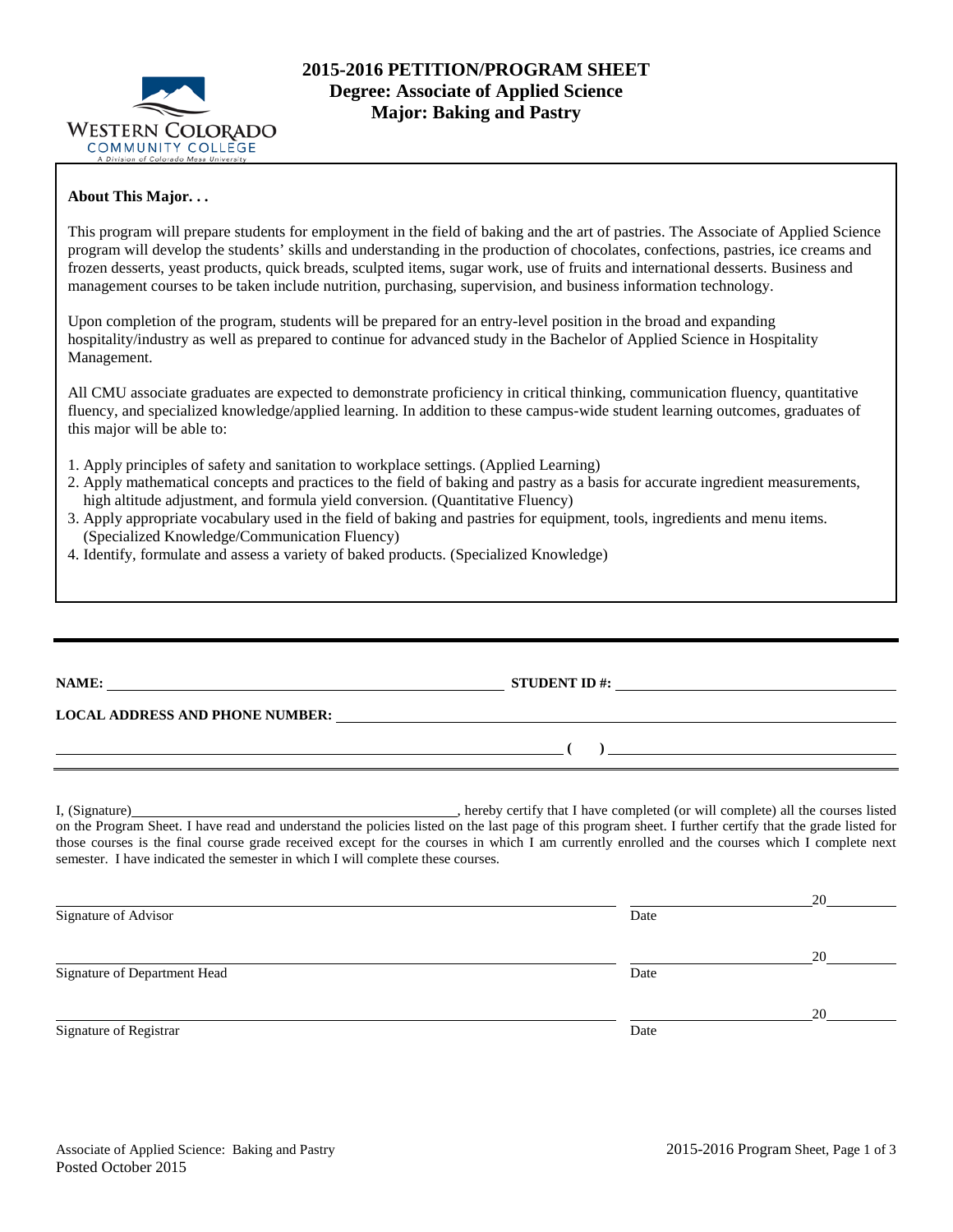### **DEGREE REQUIREMENTS:**

- Minimum of 65 hours total (A minimum of 15 of the final 30 semester hours of credit at CMU)
- 2.00 cumulative GPA or higher in all CMU coursework
- A grade of "C" or higher must be achieved in coursework toward major content area.
- Pre-collegiate courses (usually numbered below 100) cannot be used for graduation.
- Program sheets are for advising purposes only. Because a program may have requirements specific to the degree, check with your advisor for additional guidelines, including prerequisites, grade point averages, grades, exit examinations, and other expectations. It is the student's responsibility to be aware of, and follow, all guidelines for the degree being pursued. Any exceptions or substitutions must be approved by the faculty advisor and/or Department Head. Courses related to teacher licensure must also be approved by the Teacher Education Dept.
- When filling out the program sheet a course can be used only once.
- See the "Undergraduate Graduation Requirements" in the catalog for additional graduation information.

**ESSENTIAL LEARNING REQUIREMENTS** (Minimum 15

semester Hours) See the current catalog for a list of courses that fulfill the requirements below. If a course is on the Essential Learning list of options and a requirement for your major, you must use it to fulfill the major requirement and make a different selection within the Essential Learning requirement. The Essential Learning capstone course and corequisite Essential Speech course (required for bachelor's degrees) cannot be used as options for the below requirements.

| Course No Title                                                                                                       | Sem.hrs Grade Term |  |
|-----------------------------------------------------------------------------------------------------------------------|--------------------|--|
| <b>Communication</b> (6 semester hours)<br><b>ENGL 111 English Composition</b><br><b>ENGL 112 English Composition</b> |                    |  |
| $-OR-$                                                                                                                |                    |  |

| ENGL 111 English Composition and        |  |
|-----------------------------------------|--|
| SPCH 101 Interpersonal Communication or |  |
| SPCH 102 Speechmaking                   |  |

**Math** (Minimum 3 semester hours) MATH 107 Career Math or higher

MATH 1\_\_\_ \_\_\_\_\_\_\_\_\_\_\_\_\_\_\_\_\_\_\_\_\_\_\_\_ 3 \_\_\_\_\_ \_\_\_\_\_\_\_\_

**Social Sciences, Natural Science, Fine Arts, or Humanities**  (Minimum 6 semester hours)

|  | ,我们也不会有什么?""我们的人,我们也不会有什么?""我们的人,我们也不会有什么?""我们的人,我们也不会有什么?""我们的人,我们也不会有什么?""我们的人<br>____ | ___ |                                                                                                                 |
|--|------------------------------------------------------------------------------------------|-----|-----------------------------------------------------------------------------------------------------------------|
|  |                                                                                          |     | the contract of the contract of the contract of the contract of the contract of the contract of the contract of |

#### **WELLNESS REQUIREMENT** (2 semester hours) KINE  $100$

| <b>KINE 100</b> | Health and Wellness |  |
|-----------------|---------------------|--|
| <b>KINA</b>     |                     |  |

# **ASSOCIATE OF APPLIED SCIENCE: COURSE**

**REQUIREMENTS** (48 semester hours)

| CUAR 100        | <b>Culinary Fundamentals</b>     |   |  |
|-----------------|----------------------------------|---|--|
| CUAR 101        | Food Safety & Sanitation         | 2 |  |
| CUAR 125        | Intro to Foods                   | 4 |  |
| CUAR 145        | Intro to Baking                  | 4 |  |
| CUAR 150        | Baking: Decorating/Presenting    | 3 |  |
| CUAR 151        | Intermediate Breads              | 3 |  |
| CUAR 152        | <b>Individual Fancy Desserts</b> |   |  |
| CUAR 156        | Nutrition for Hospitality        | 3 |  |
| <b>CUAR 160</b> | Cake Decorating                  | 5 |  |
| CUAR 236        | <b>Advanced Baking</b>           | 3 |  |
| CUAR 255        | Supervision in Hospitality       | 3 |  |
| <b>CUAR 262</b> | Purchasing in Hospitality        | 3 |  |
| CISB 101        | <b>Business Info Technology</b>  | 3 |  |
|                 |                                  |   |  |

**Electives:** Choose 6 semester hours from electives list below.

| <b>CUAR 115</b> | Intro to Sustainable Cuisine | 3    |
|-----------------|------------------------------|------|
| <b>CUAR 153</b> | Confectionaries              | 3    |
| <b>CUAR 163</b> | Adv. Wedding Cakes           | 3    |
| <b>CUAR 179</b> | Wine, Spirits and Beer       | 3    |
| <b>CUAR 251</b> | <b>Advanced Garde Manger</b> | 3    |
| <b>CUAR 261</b> | <b>Cost Controls</b>         | 3    |
| <b>CUAR 269</b> | Dietary Baking               | 3    |
| <b>CUAR 271</b> | Techniques of Competition    | 3    |
| <b>CUAR 281</b> | Internship                   | I -6 |

Additional expenses – Students in Baking and Pastry may be required to purchase or have cooking/baking tools and appropriate chef's clothing. This does not included required textbooks. These costs vary with student needs and brand or quality of tools purchased.

\*Please see your advisor for requirements specific to this program.